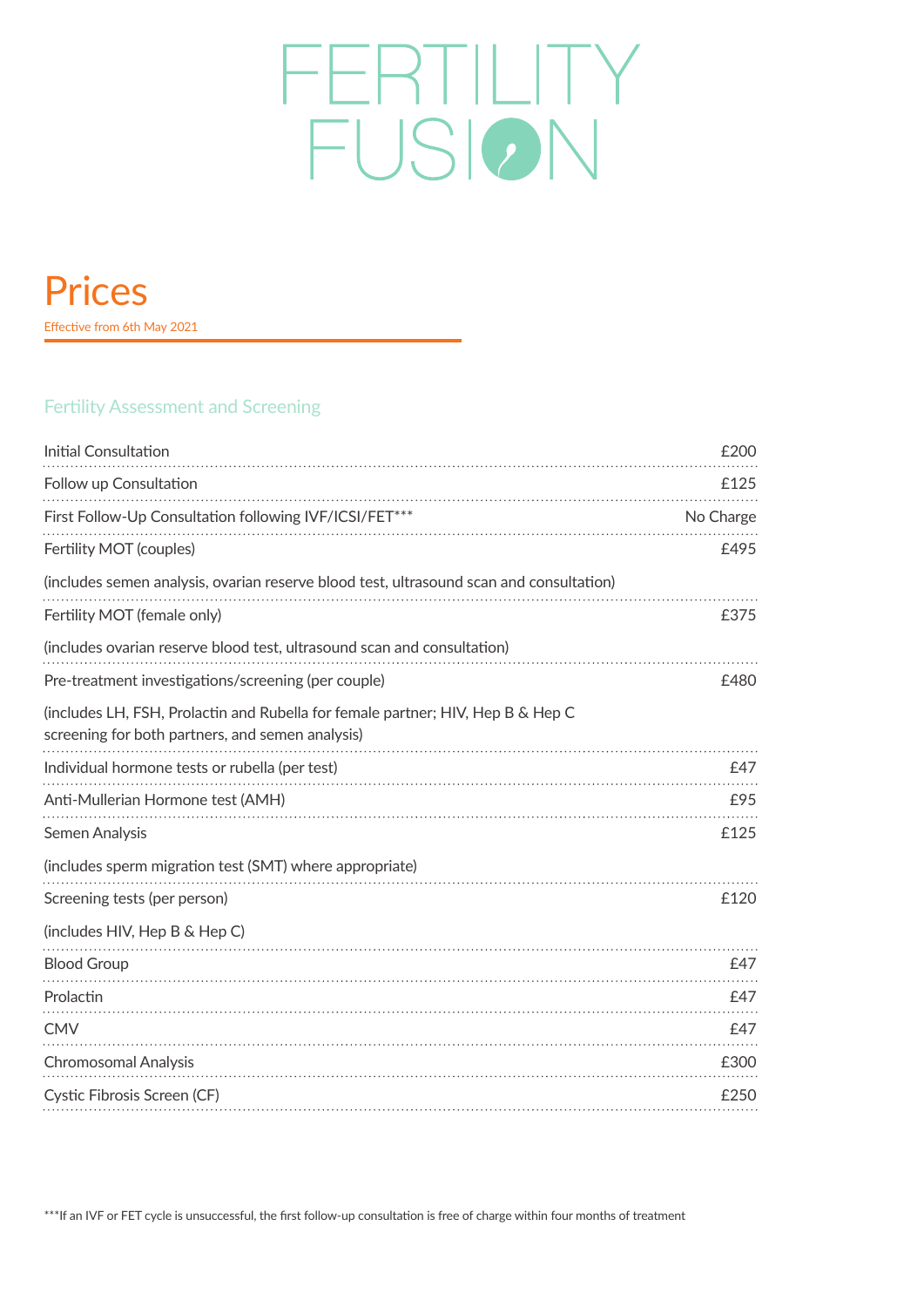#### **Treatments**

Please note that, unless otherwise indicated, the fees for treatment do not include the cost of medication, storage of sperm/embryos or fees payable to the Human Fertilisation and Embryology Authority (HFEA).

| <b>IVF</b>                                                                                                                                                                                                                                                                                                                                                                                 | £3795                |
|--------------------------------------------------------------------------------------------------------------------------------------------------------------------------------------------------------------------------------------------------------------------------------------------------------------------------------------------------------------------------------------------|----------------------|
| (includes as required all monitoring scans, injection instruction, egg collection, sperm preparation and<br>insemination, embryo culture (to blastocyst stage if indicated), use of EmbryoScope or Eeva Time Lapse<br>technology*, use of electronic witnessing, embryo transfer using EmbryoGlue where appropriate, pregnancy<br>test and pregnancy scan or first follow-up consultation) |                      |
|                                                                                                                                                                                                                                                                                                                                                                                            |                      |
| Intra-cytoplasmic Sperm Injection (ICSI) procedure (additional to IVF if required)                                                                                                                                                                                                                                                                                                         | £1060                |
|                                                                                                                                                                                                                                                                                                                                                                                            |                      |
| Frozen Embryo Transfer (FET)                                                                                                                                                                                                                                                                                                                                                               | £1095                |
| (includes as required monitoring scans, embryo thaw and culture (to blastocyst stage if indicated), use of<br>electronic witnessing, embryo transfer, using EmbryoGlue where appropriate, pregnancy test and pregnancy<br>scan or first follow-up consultation)                                                                                                                            |                      |
| Egg Freezing and Storage                                                                                                                                                                                                                                                                                                                                                                   | £3175                |
| (includes as required monitoring scans, injection instruction, egg collection with sedation, use of electronic<br>witnessing, egg freezing and egg storage for 3 years <sup>*</sup> )                                                                                                                                                                                                      |                      |
|                                                                                                                                                                                                                                                                                                                                                                                            |                      |
| Treatment using frozen/thawed eggs                                                                                                                                                                                                                                                                                                                                                         | £2800                |
| (includes as required all monitoring scans, injection instruction, egg thaw, sperm preparation and ICSI, use<br>of electronic witnessing, use of EmbryoScope or Eeva Time Lapse technology*, embryo transfer using<br>EmbryoGlue where appropriate, pregnancy test and pregnancy scan or first follow-up consultation)                                                                     |                      |
| Intra-uterine Insemination (IUI) with Partner Sperm                                                                                                                                                                                                                                                                                                                                        | £750                 |
| Intra-uterine Insemination (IUI) with Donor Sperm                                                                                                                                                                                                                                                                                                                                          | Please contact       |
|                                                                                                                                                                                                                                                                                                                                                                                            | the unit for details |
| (includes as required all monitoring scans, injection instruction, sperm preparation, insemination, use of<br>electronic witnessing, pregnancy test and pregnancy scan)                                                                                                                                                                                                                    |                      |
| Ovulation Induction                                                                                                                                                                                                                                                                                                                                                                        | £450                 |
| (includes initial consultation and scans for first cycle)                                                                                                                                                                                                                                                                                                                                  |                      |
|                                                                                                                                                                                                                                                                                                                                                                                            |                      |

\* We aim to offer time lapse technology for use by all patients where appropriate, subject to availability

#### **Medication**

| $f15 - f180$   |
|----------------|
| $f120 - f190$  |
| $f500 - f1600$ |
| $f200 - f400$  |
| $f120 - f250$  |
|                |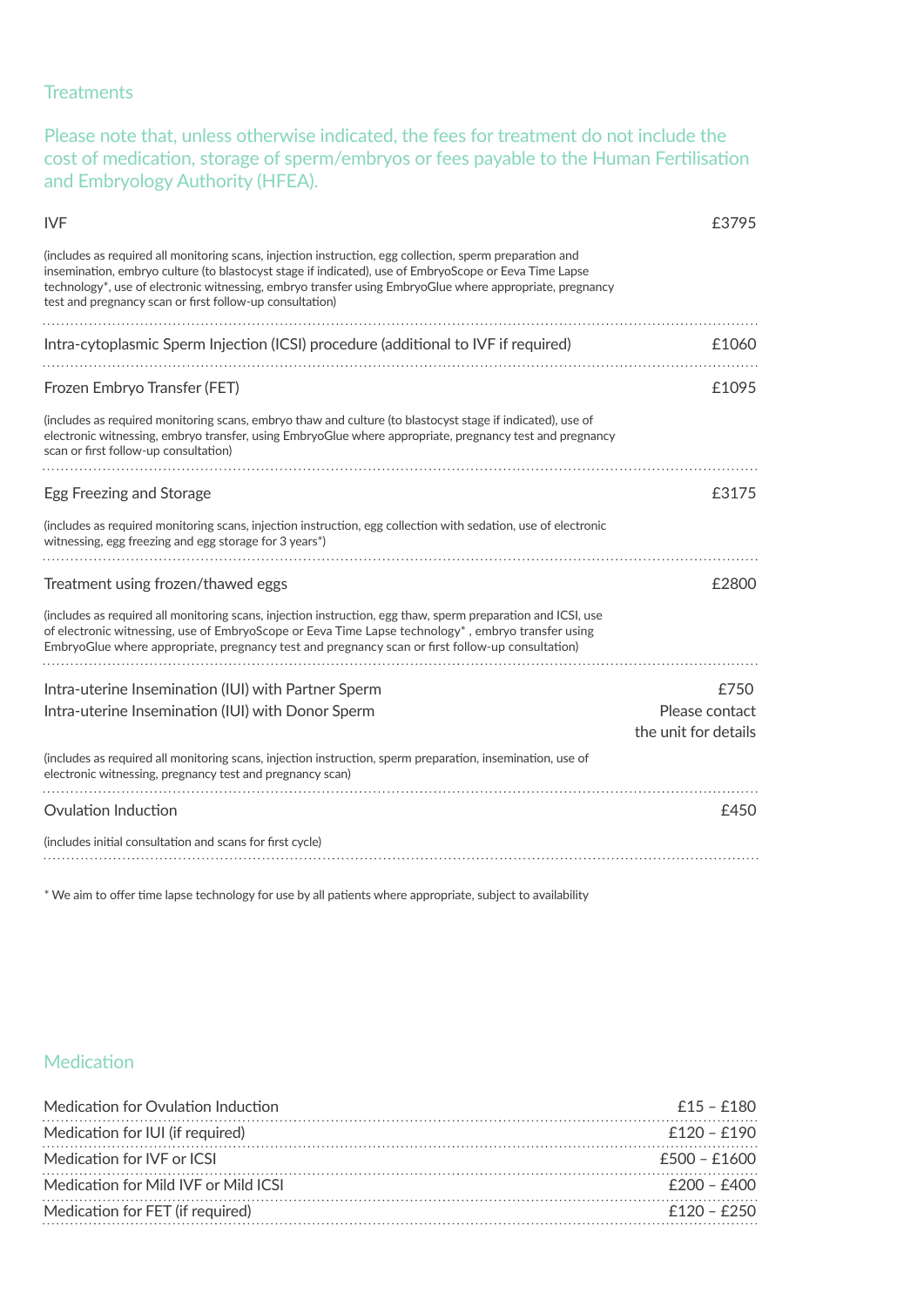#### Freezing and Storage

| Embryo Freezing and Storage for 3 years****                                           | F675  |
|---------------------------------------------------------------------------------------|-------|
| Sperm Freezing and Storage for 3 years**** (per 3 samples)                            | F800. |
| 3 yearly storage charge for sperm, eggs or embryos**** (applicable after first 3 yrs) | £540  |

\*\*\*\* A refund of £180 will be made for any complete years of prepaid storage not required

# Human Fertilisation and Embryology Authority (HFEA) Fees

| Egg Collection, Egg/Embryo Recipient and FET (per treatment)                                                                                                                                                                                                                                                                                                                                                                                         | £80                  |
|------------------------------------------------------------------------------------------------------------------------------------------------------------------------------------------------------------------------------------------------------------------------------------------------------------------------------------------------------------------------------------------------------------------------------------------------------|----------------------|
| IUI using donated sperm (per cycle)                                                                                                                                                                                                                                                                                                                                                                                                                  | £37.50               |
| <b>Donor Treatments</b>                                                                                                                                                                                                                                                                                                                                                                                                                              |                      |
| IVF using donated eggs (includes ICSI fee)**                                                                                                                                                                                                                                                                                                                                                                                                         | £8500                |
| (includes as required donor matching, donor medication & injection instruction, monitoring scans, sperm<br>preparation, fertilisation of eggs, use of electronic witnessing, embryo culture to blastocyst stage if indicated,<br>use of EmbryoScope or Eeva Time Lapse technology*, embryo transfer using EmbryoGlue where appropriate,<br>pregnancy testing and pregnancy scan or first follow-up consultation. Recipient medication not included.) |                      |
| IVF using frozen donated eggs (includes ICSI fee)**                                                                                                                                                                                                                                                                                                                                                                                                  | £6000                |
| (includes as required donor matching, donor medication & injection instruction, monitoring scans, sperm<br>preparation, fertilisation of eggs, use of electronic witnessing, embryo culture to blastocyst stage if indicated,<br>use of EmbryoScope or Eeva Time Lapse technology*, embryo transfer using EmbryoGlue where appropriate,<br>pregnancy testing and pregnancy scan or first follow-up consultation. Recipient medication not included.) |                      |
|                                                                                                                                                                                                                                                                                                                                                                                                                                                      | Please contact       |
| Donor Sperm                                                                                                                                                                                                                                                                                                                                                                                                                                          | the unit for details |

\*\* For known donors, recipients are responsible for the costs of donor consultations and screening

#### Male Factor Procedures

| Andrology investigations<br>(includes two semen analyses, FSH, LH, Testosterone, Oestradiol & Prolactin) | £425  |
|----------------------------------------------------------------------------------------------------------|-------|
| Surgical Sperm Retrieval (including general anaesthetic)                                                 | £2300 |
| Freezing of Surgically Retrieved Sperm                                                                   | £695  |
| (includes storage for 3 years ****)                                                                      |       |
|                                                                                                          |       |

\*\*\*\* A refund of £180 will be made for any complete years of prepaid storage not required